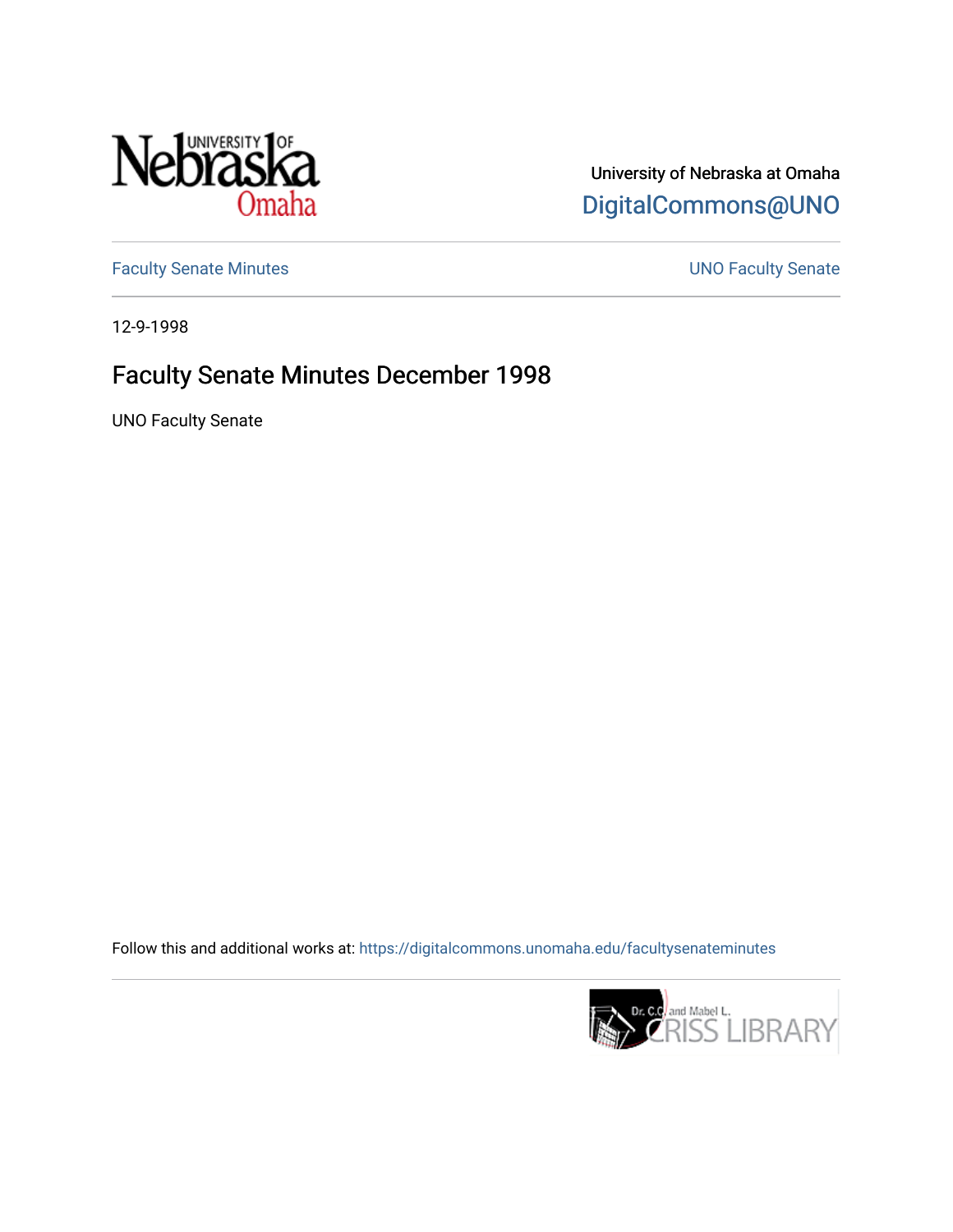## **UNO Faculty Senate Minutes Wednesday, December 9, 1998, 2:00 p.m., MBSC Dodge Room**

The Faculty Senate of the University of Nebraska at Omaha met on Wednesday, December 9, 1998, at 2:00 p.m. in the Dodge Room of the Milo Bail Student Center. The president, Shelton Hendricks, presided.

In Attendance: Ali, Allen, Aschenbrenner, Bartle, Baum, Bradshaw, Brown, Bruckner, Carlson, Carroll, Clute, Craiger, Deichert, DeLone, Diamond, Engelmann, Foster, Gessaman, Hendricks, Irvin, Krause, Kuhlman, Lee, Lewis, Maher, Newton, Parnell-Smith, Paterson, Rech, Rogers, Shaw, Skreija, Stergiou, Suzuki Those Excused: Harland, Metal-Corbin, Nazem, Valle Those Absent: Late Arrival: None

Guest(s): None

Senator Hendricks asked for approval of the November 11, 1998, minutes (agenda attachments 1-5). The minutes were approved as submitted.

Officers Reports

President's Report: Senator Shelton Hendricks reported on the following items:

Stamats Communication, Inc. - Summary of Research and Audit Findings: The report is available in the senate office for review. A number of interviews and surveys were conducted which are of interest. This company also did a survey for UNO five years ago.

Chancellor's Council Meeting, November 18th: The computer business and finance system was discussed; the goal is to move toward a paperless process except for state and federal documents which legally require a signature. The system seems to be relatively user-friendly, however, training will definitely be necessary.

Board of Regents: The board did not meet in November; the next meeting will be Saturday, December 12th.

Outreach Committee Meeting, November 18th (distance learning, off-campus classes, BGS degree): The committee is addressing what to do with the College of Continuing Studies, distance learning, and satellite facilities. Faculty representation needs to be increased on the committee. For now the committee will mainly be addressing administrative issues as well as looking at how to modify the current PKCC contract. It is anticipated that some change in the administrative scoop of the college will occur.

Senior Lectureship: Refer to the AAUP report (V, A).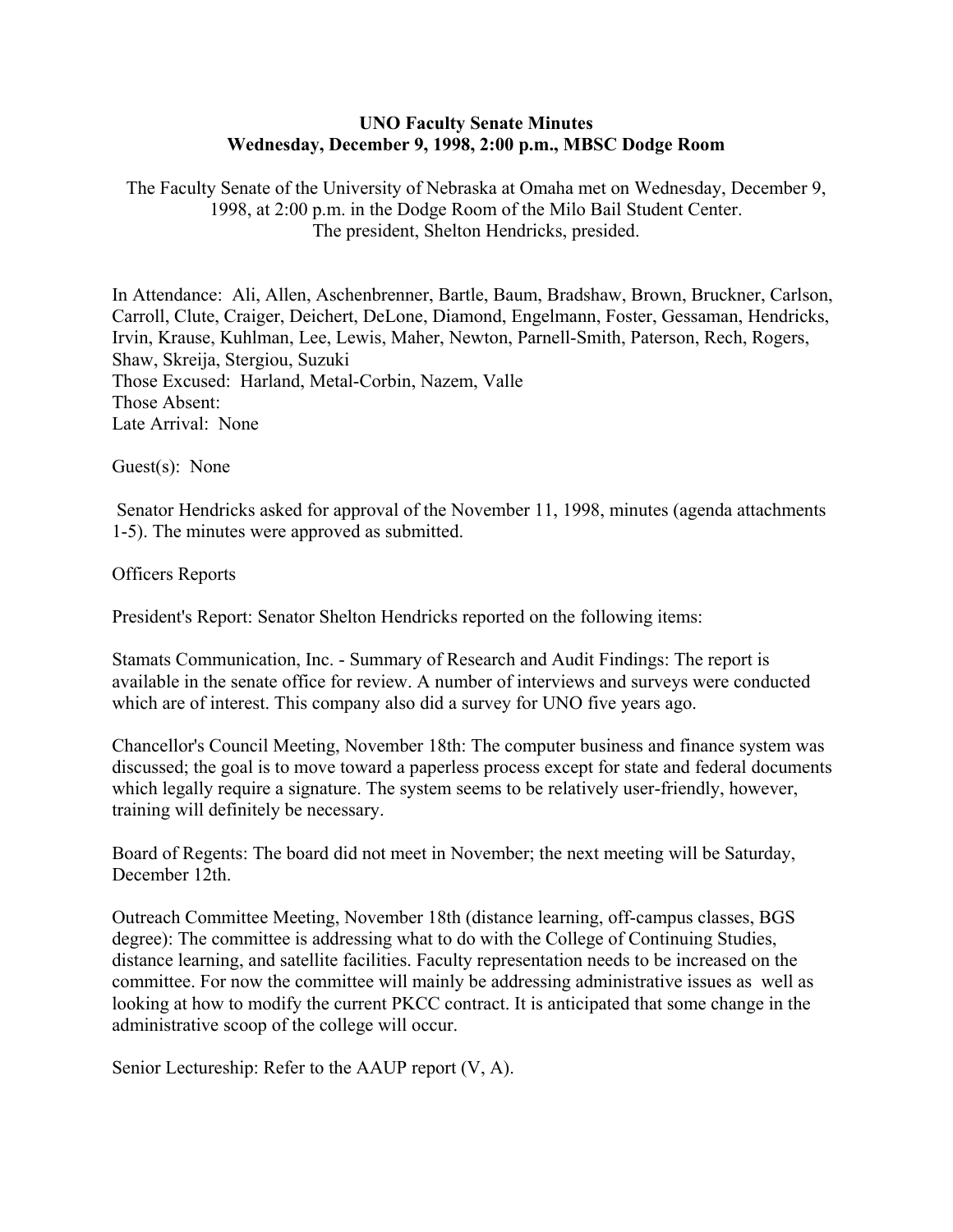Issue Resolution and Complaint Procedures for Prohibited Discrimination: Federal representatives of the EEO commission were on campus earlier this fall in response to racial incidents on campus. One of their recommendations was to change the procedures by which we currently resolve complaints informally. The procedure is perceived, particularly by students, as placing the complainant at a definite disadvantage right from the start. A draft of the document along with proposed changes has been referred to the Committee of Faculty Personnel and Welfare. Per Senator Brown, there is a need to respond asap based on the upcoming deadlines.

Academic Plan: The plan has dramatic consequences for faculty if accepted as-is. The Executive Committee and Cabinet are charging all standing committees with reviewing the document at their January meetings and reporting their findings to the full senate in February. A consensus response will be put together at the February Executive Committee and Cabinet meeting for presentation to Vice Chancellor.

Additions to Academic Affairs: All were referred to December 7th, Chancellor's Bulletin regarding campus-wide changes, particularly in Academic Affairs.

E-Mail Changes: Two new e-mail devices, E-NOTES and UNO Forum, have been implemented as of today. Also all backup copies only of e-mail messages that are archived on the file servers will be automatically deleted after seven days; CWIS backup e-mails will remain archived for 60 days. These are the electronic copies automatically saved on all file servers, not files within each PC.

Commencement Attendance: Attendance is encouraged at commencement and reserved parking permits are available from the senate office. Senator Bartle suggested attendance would be increased if child care was provided.

The Executive Committee and Cabinet honorary degree reviews are due in by Friday.

Secretary/Treasurer's Report: Senator Claudette Lee

On behalf of the Executive Committee, Senator Lee presented the November 30, 1998, budget report (agenda attachments 6-7).

Vice President's Report: Senator Martha Bruckner

No report.

Executive Committee Report: Senator Martha Bruckner

President-Elect

Faculty Senate Constitution, Article IV., Organization of the Senate: The president shall first serve as president-elect for a term beginning at the first regularly scheduled meeting of the spring semester, which will be followed by a regular one-year term as president beginning at the last regularly scheduled meeting of the academic year. The president-elect shall be elected at the last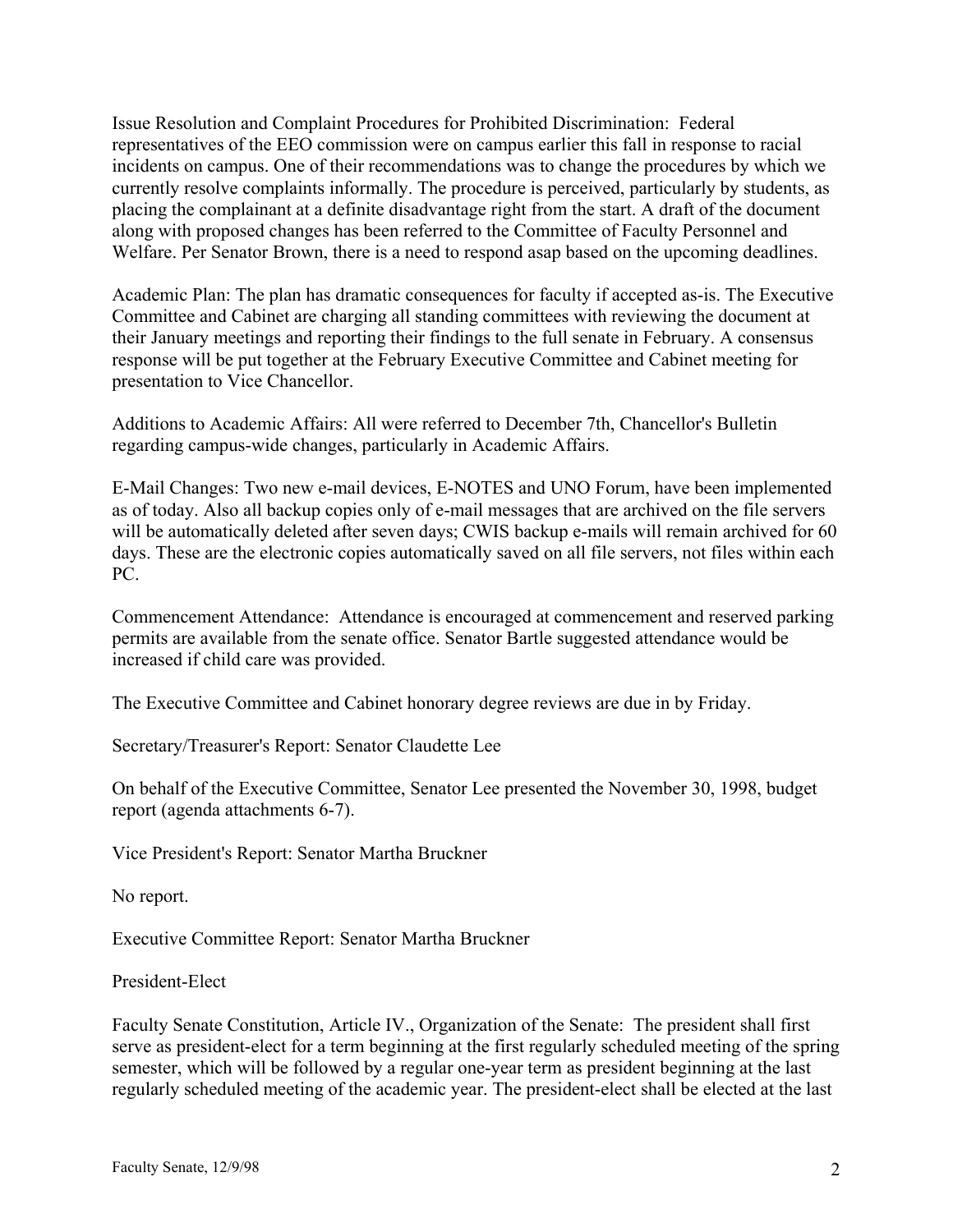regularly scheduled meeting of the fall semester from among the membership of the senate. The president may serve successive terms through re-election, in which case there will be no president-elect for that spring semester and no past-president until the incumbent president completes his or her final term.

Senator Hendricks relinquished the chair to Senator Bruckner.

Senator Bruckner opened the floor to nominations for president-elect.

On behalf of the Executive Committee, Senator Diamond moved the following:

Resolution 2351, 12/09/98: Executive Committee

BE IT RESOLVED, that the Executive Committee nominates Senator Douglas Paterson for president-elect.

There were no other nominations. The motion was approved unanimously.

Senator Bruckner relinquished the chair to Senator Hendricks.

Senator Hendricks congratulated Senator Paterson on his appointment and stated that all look forward to a very amusing year.

Standing Committee Reports

Committee on Academic and Curricular Affairs: Senator Jack Newton, chair.

No report; the committee did not meet in November.

Committee on Educational Resources and Services: Senator William Clute, chair.

No report; the committee did not meet in November.

Committee on Faculty Personnel and Welfare: Senator Robert Carlson, chair.

No report; the committee did not meet in November.

Committee on Goals and Directions: Senator Sheri Rogers, chair.

No report; the committee did not meet in November.

Committee on Professional Development: Senator Chris Allen and Senator Martha Bruckner

On behalf of the Committee on Professional Development, Senator Bruckner presented the November 23, 1998, minutes (agenda attachment 6).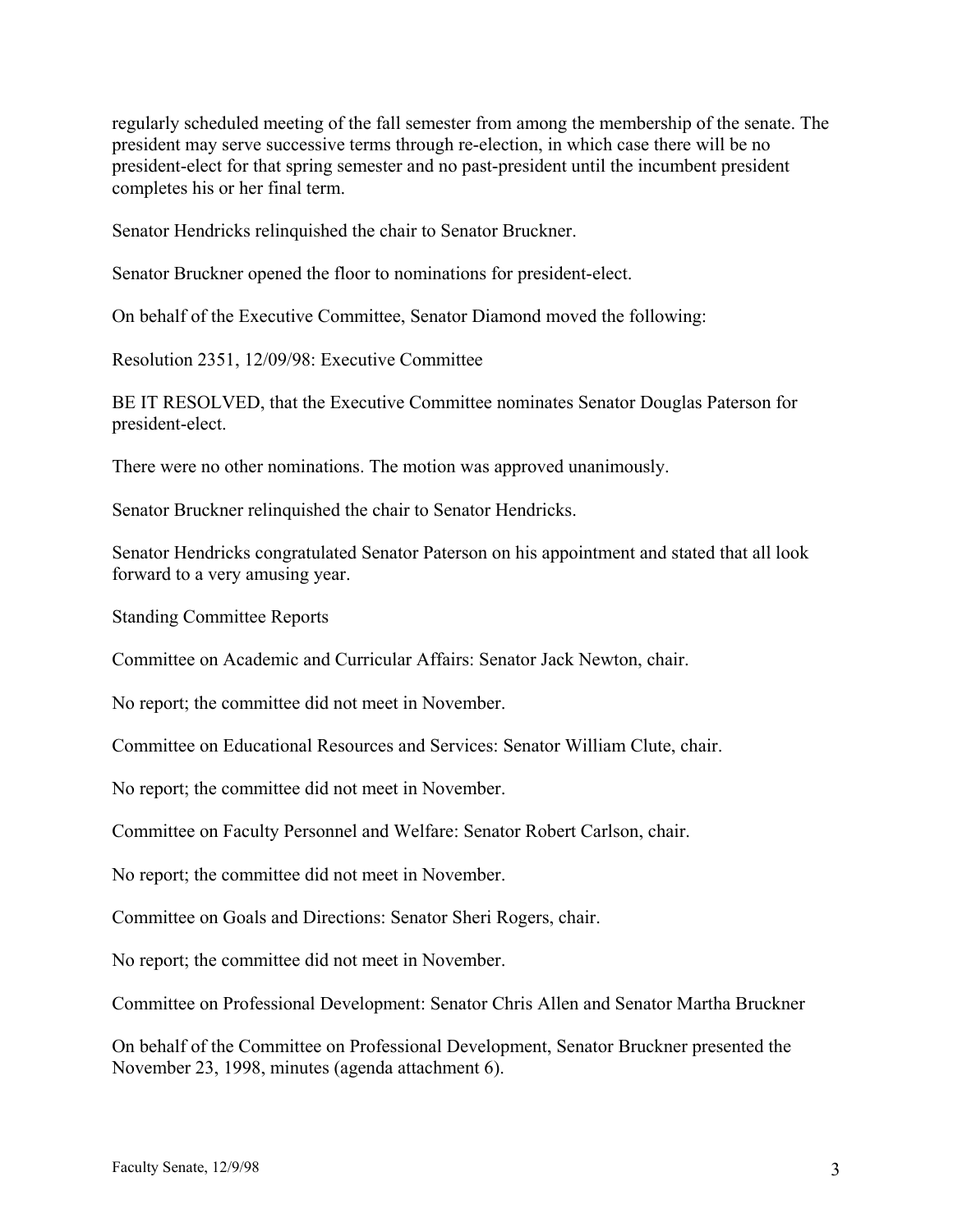On behalf of the Committee on Professional Development, Senator Bruckner presented the White Paper on Professional Development (agenda attachments 7-9) and requested that everyone review the document and be prepared to discuss, amend if necessary, and pass a resolution on it at the January senate meeting.

Rules Committee: Senator Arthur Diamond, chair.

No report; the committee did not meet in November.

Other Reports

AAUP: Joseph Brown, senate representative.

Senator Brown reported that food will be provided at commencement by AAUP. Contracting negotiations are proceeding . Discussion is taking place on how full-time non-tenure track positions should be handled. Prior feedback is also being taken into consideration. Senator Carlson referred to a request he previously filed with AAUP regarding lectureship. He noted that he just brought this issue up again at the December 8th, AAUP meeting and voiced he is not satisfied with the response that the subject cannot be discussed due to negotiations. Senator Brown explained that information on some issues, such as lectureship, cannot be released or discussed because it would jeopardize its actual negotiation position. He further emphasized that on this particular issue faculty must allow the ultimate negotiations to be done by AAUP, not the senate.

Alumni Board: Martha Bruckner, senate representative.

No report.

Graduate Council: Arthur Diamond, senate representative.

Senator Diamond reported that Senator Maher resigned from the position of Graduate Council representative and that he will complete her term through May, 1999.

The council met on November 9th. The main issue was the consideration of changes in the computer science masters program brought forward by Committee B. The main problem with this unusual proposal is that a syllabus has not yet been presented and the large majority of council members agree there is not enough specific information to make a decision at this time, therefore, the item was tabled until the next meeting. Discussion also took place on whether the advisory board could meet and vote in lieu of the full council but this suggestion was withdrawn after some discussion.

Also discussed, related to Committee C, were each college's criteria for graduate faculty. The intent and purpose of this information was questioned. Committee A met for the first time this year. Two issues considered were the academic plan and clarification of the controversial aspects of the graduate faculty and their meetings.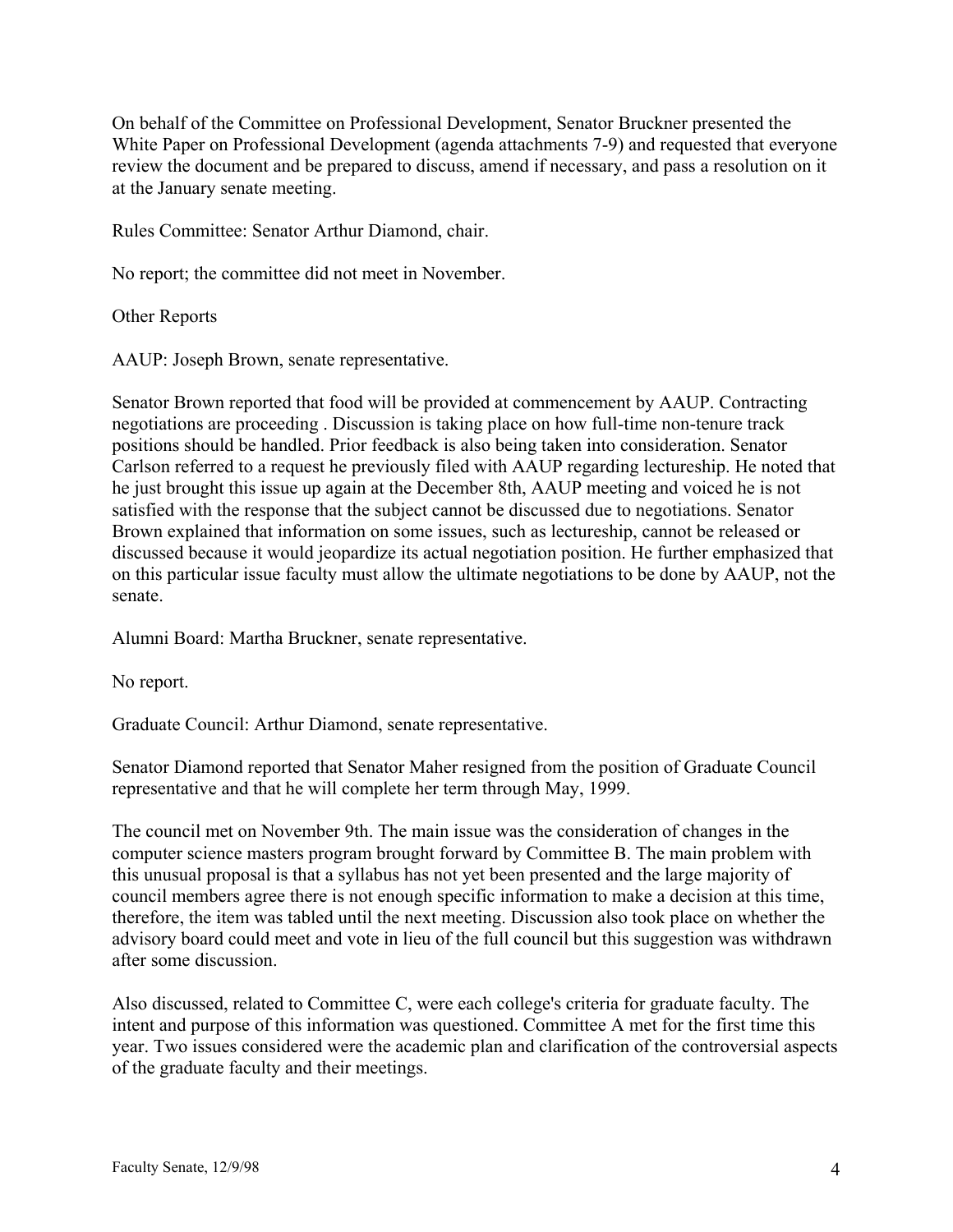Senator Maher added that a special meeting of the council will be held in January to further discuss changes concerning graduate faculty membership. All graduate faculty will also be invited to a attend. Senator Gessaman requested that the Graduate Council minutes be distributed to all graduate faculty so they are informed and can participate more fully in meetings and voting. Senator Bruckner reported that representatives from the graduate faculty will be meeting with the senate parliamentarian, Duane Aschenbrenner, regarding procedures. It is expected that Chris Reed will distributed a campus-wide e-mail announcement of the special meeting.

Strategic Planning Steering Committee: Senator Sheri Rogers, senate representative.

Senator Rogers reported the following:

| 1999 External Forum Dates: January 21st $\omega$ 7:30 a.m. |                                 |
|------------------------------------------------------------|---------------------------------|
|                                                            | January 26th $\omega$ 7:30 a.m. |
|                                                            | January 28th $\omega$ 5:00 p. m |

External forums will be by invitation. There are approximately 700 on the current list.

1999 Internal Forum Dates: February 5th @ 3 p. m, MBSC February 11th @ 3 p. m, MBSC February 26th  $(a)$  3 p.m, MBSC March 12th  $(a)$  3 p.m, MBSC

The latest plan should be on web page prior to the internal forum dates.

The committee is looking at a date to meet with the senate. The meeting schedule for Spring, 99, has changed to the second and fourth Wednesdays at 3:00 p.m. which is in conflict with the senate and standing committee meetings. For this reason, Senator Rogers has proposed the Strategic Planning Steering Committee (SPSC) report be presented earlier on the agenda so she can leave in time to attend the SPSC meetings.

Invitation for the May 10th, retreat have been mailed. If you did not receive one, please contact Senator Rogers.

Old Business

None.

For the Good of the Order: Bylaws, Article IV. Senate Agenda., Section 3: "This period of informal, unrecorded discussion is provided to encourage senators to voice opinions on timely issues and shall not normally exceed ten minutes."

New Business

Adjourn: The meeting was adjourned at 2:38 p.m.